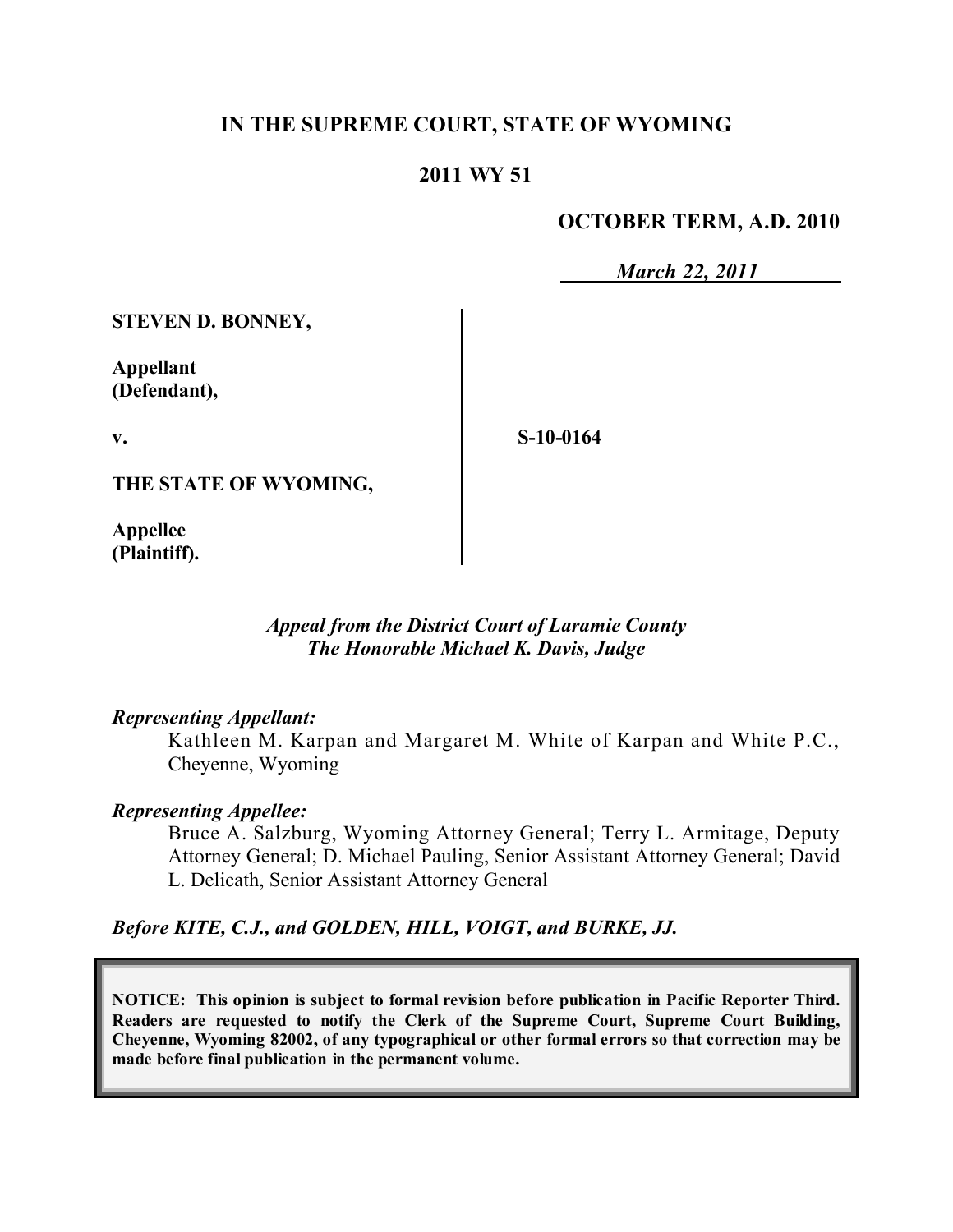#### **GOLDEN**, Justice.

[¶1] Appellant Steven D. Bonney appeals from the order of the district court denying his motion for a sentence reduction. We will affirm.

#### **ISSUE**

[¶2] The issue for this Court's determination is whether the district court abused its discretion when it denied Bonney's motion for a sentence reduction.

#### **FACTS**

[¶3] In March 2008, the State charged Bonney with four counts of second degree sexual assault (sexual intrusion) under Wyo. Stat. Ann. § 6-2-303(a)(v) (LexisNexis 2005) and one count of third degree sexual assault (sexual contact) under Wyo. Stat. Ann. § 6-2-304(a)(ii) (LexisNexis  $2005$ <sup>1</sup> for crimes alleged to have occurred in 2000 and 2001. Two of the second degree sexual assault counts involved victim TN and the other three counts involved victim VB. The victims were both around eight years old at the time the offenses were committed, and Bonney was sixteen or seventeen years of age.

[¶4] Eventually, Bonney entered into a stipulated plea agreement wherein he agreed to plead guilty to two counts of second degree sexual assault in exchange for dismissal of the other counts. As part of that agreement, the State agreed to forego filing similar charges involving another minor victim, PM, and to recommend that Colorado authorities not pursue charges related to allegations that Bonney committed similar crimes with another minor victim in that state. The plea agreement also provided for Bonney to receive consecutive prison sentences of fifteen to twenty years, $2 \text{ with the second sentence}$ to be suspended in favor of probation.<sup>3</sup>

[¶5] Pursuant to that agreement, Bonney entered his guilty pleas on November 13, 2008. The State provided the factual basis for the pleas, which Bonney did not contest. That factual basis established that Bonney had committed acts of vaginal and anal intercourse with TN and acts of anal intercourse with VB. On February 26, 2009, the

 $\overline{a}$ 

<sup>&</sup>lt;sup>1</sup> These statutes were repealed in 2007. 2007 Wyo. Sess. Laws ch. 159, § 3. The prohibited conduct as charged in this case is now found in Wyo. Stat. Ann.  $\S 6-2-314(a)(i)$  and  $\S 6-2-315(a)(ii)$  (LexisNexis 2009), respectively.

<sup>&</sup>lt;sup>2</sup> The potential sentence for each count was five years to life. § Wyo. Stat. Ann. § 6-2-306 (LexisNexis 2005).

<sup>&</sup>lt;sup>3</sup> Bonney later signed an amended plea agreement that contained the same provisions as the original agreement, and additionally allowed PM and KS (another alleged minor victim of Bonney's uncharged criminal acts) to speak at his sentencing hearing.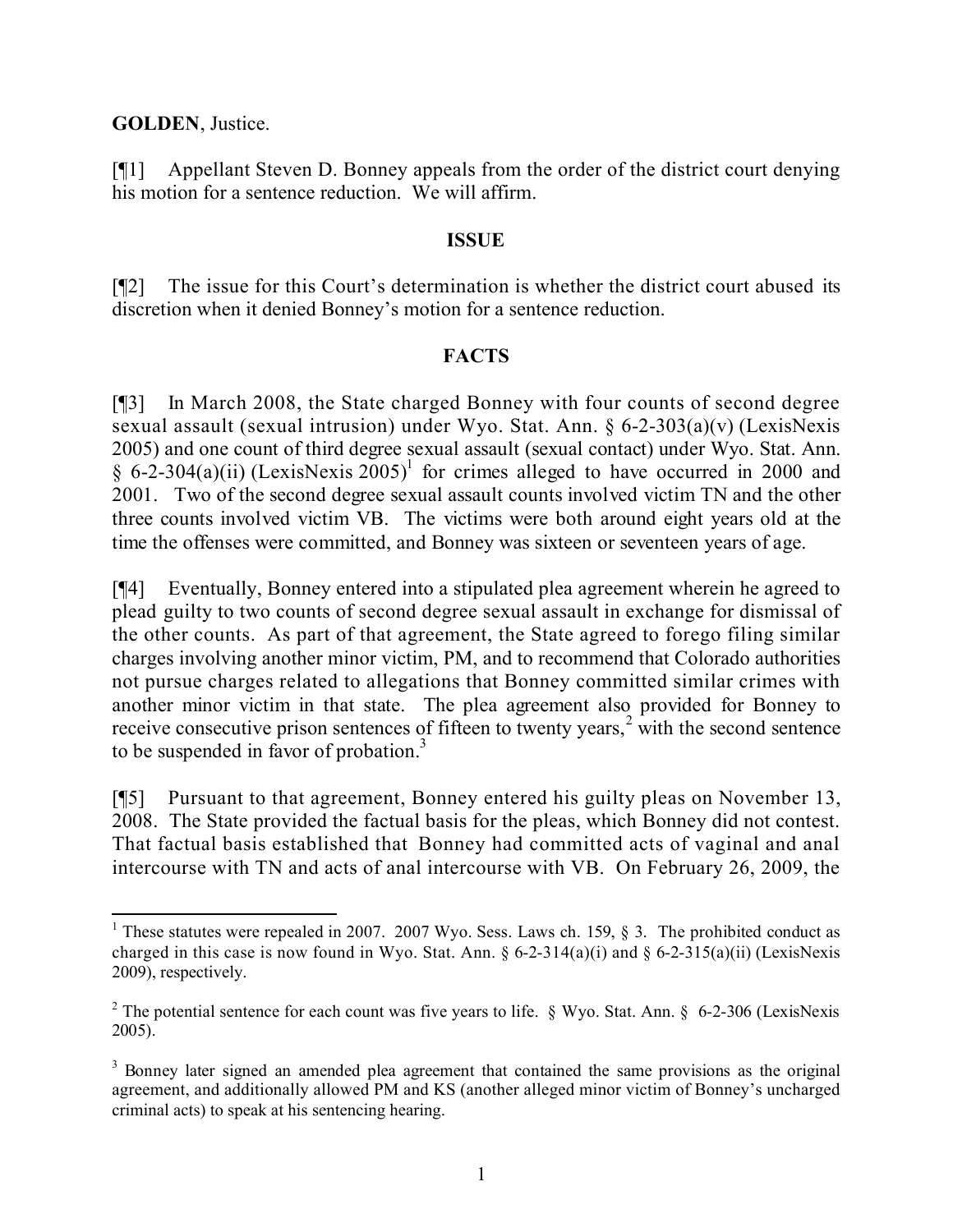district court sentenced Bonney in accordance with the plea agreement to consecutive sentences of fifteen to twenty years, and suspended the second sentence in favor of fifteen years of supervised probation. Bonney did not appeal his convictions or the sentences imposed.

[¶6] Thereafter, on June 15, 2009, Bonney, through new counsel, petitioned the district court for post-conviction relief, alleging multiple instances of ineffective assistance of trial counsel. Following an evidentiary hearing, and after careful consideration of Bonney's claims and the evidence presented in support of those claims, the district court denied relief. Bonney did not timely seek review of that denial.

[¶7] Bonney subsequently moved the district court, pursuant to W.R.Cr.P. 35(b), for a reduction of his sentence. That motion, and the supporting memorandum filed therewith, relied extensively on the allegations and evidence underlying the post-conviction action and focused primarily on attacking his convictions, the victims, and trial counsel's representation. Bonney also supported his motion with letters of support from friends and relatives, letters from two former supervisors who indicated they would rehire him, and a progress report from the state penitentiary indicating he was a good worker and did not have any disciplinary infractions since arriving at the penitentiary. After a hearing, the district court took the matter under advisement. In an order entered on April 27, 2010, the district court denied the motion, finding in pertinent part:

> 3) . . . Defendant previously filed a petition for post-conviction relief which the Court denied after an evidentiary hearing. The Court is therefore familiar with many of the factual allegations contained in Defendant's MOTION FOR REDUCTION OF SENTENCE. The Court incorporates its decisions in the post-conviction relief petition in this matter.

> 4) This Court has broad discretion in deciding whether to reduce a sentence or not. *McFarlane v. State*, 781 P.2d 931, 932 (Wyo. 1989), relying on *Mower v. State*, 750 P.2d  $679$  (Wyo. 1988)...

> 5) This case involved a stipulated plea under Wyoming Rule of Criminal Procedure 11(e)(1)(c), meaning that Defendant could have withdrawn his guilty plea if the Court did not sentence as called for in the plea agreement. No request to withdraw the plea was made before sentencing.

> 6) The Court imposed the original sentence called for in the stipulated plea agreement after giving due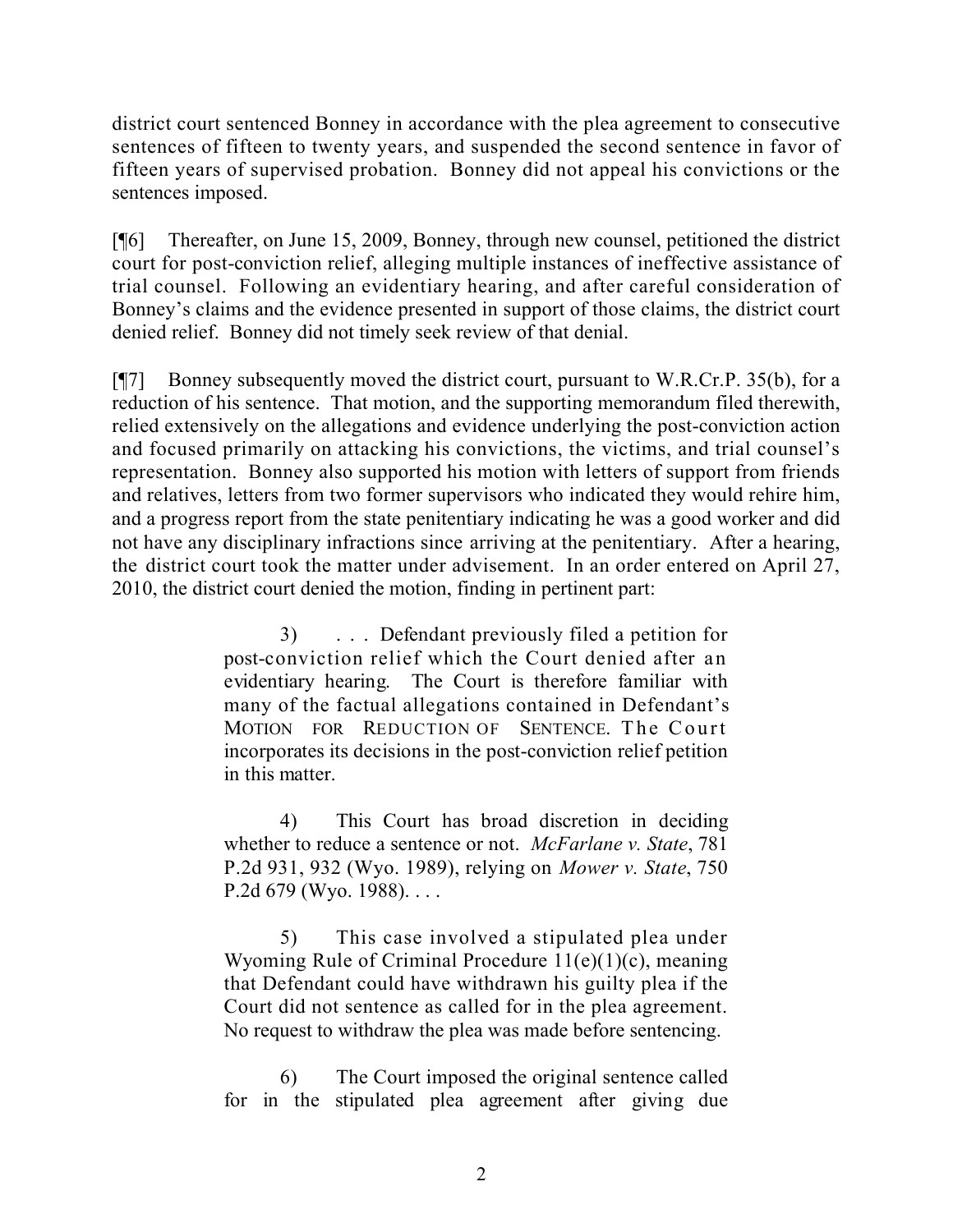consideration to all pertinent sentencing factors, including but not limited to the gravity of the offense, Defendant's criminal record, all sentencing alternatives, and the legitimate objects of criminal sentencing. Despite its concern about a stipulated plea, after consideration of the above factors, the Court concluded that the sentence required by the plea agreement was fair and just to Defendant, the State, and the victims.

7) The manner in which the factual basis for Defendant's guilty plea[s] was taken was not in accordance with the Court's usual practice. A defendant is normally required to answer detailed questions put by the Court, the responses to which must establish each and every element of each and every count to which a guilty plea is offered beyond a reasonable doubt. This process serves the purpose of allowing the Court to assure itself that the State could prove its case, and gives the Defendant an opportunity to accept responsibility for his actions.

8) In this case, defense counsel requested that the District Attorney provide the factual basis. At the time, the Court believed this was intended to spare Defendant the embarrassment of admitting that he had molested [the minor victims] in front of his entire family. In the context of a stipulated plea, this was allowed. Defendant was given the opportunity to disagree with the District Attorney's description of what he could prove, and did not do so. The Court is thus in the position of having reluctantly deviated from its customary procedures at the request of the defense. The Court is satisfied that the factual basis provided was sufficient to fulfill the purpose of W.R.Cr.P. 11, which is to prevent those charged with a crime from being misled into a waiver of substantial rights. *Jones v. State*, 2009 WY 33, ¶ 23, 203 P.3d 1091, 1097 (Wyo. 2009)

9) The Court can find no reason to depart from the sentence required by the stipulated plea agreement. When reviewing a request for a sentence reduction, it is important to consider the benefit of finality for victims of crimes to prevent "re-victimization." *Nixon v. State*, 2002 WY 118, ¶ 27, 51 P.3d 851, 858 (Wyo. 2002). As the United Sates Supreme Court has said: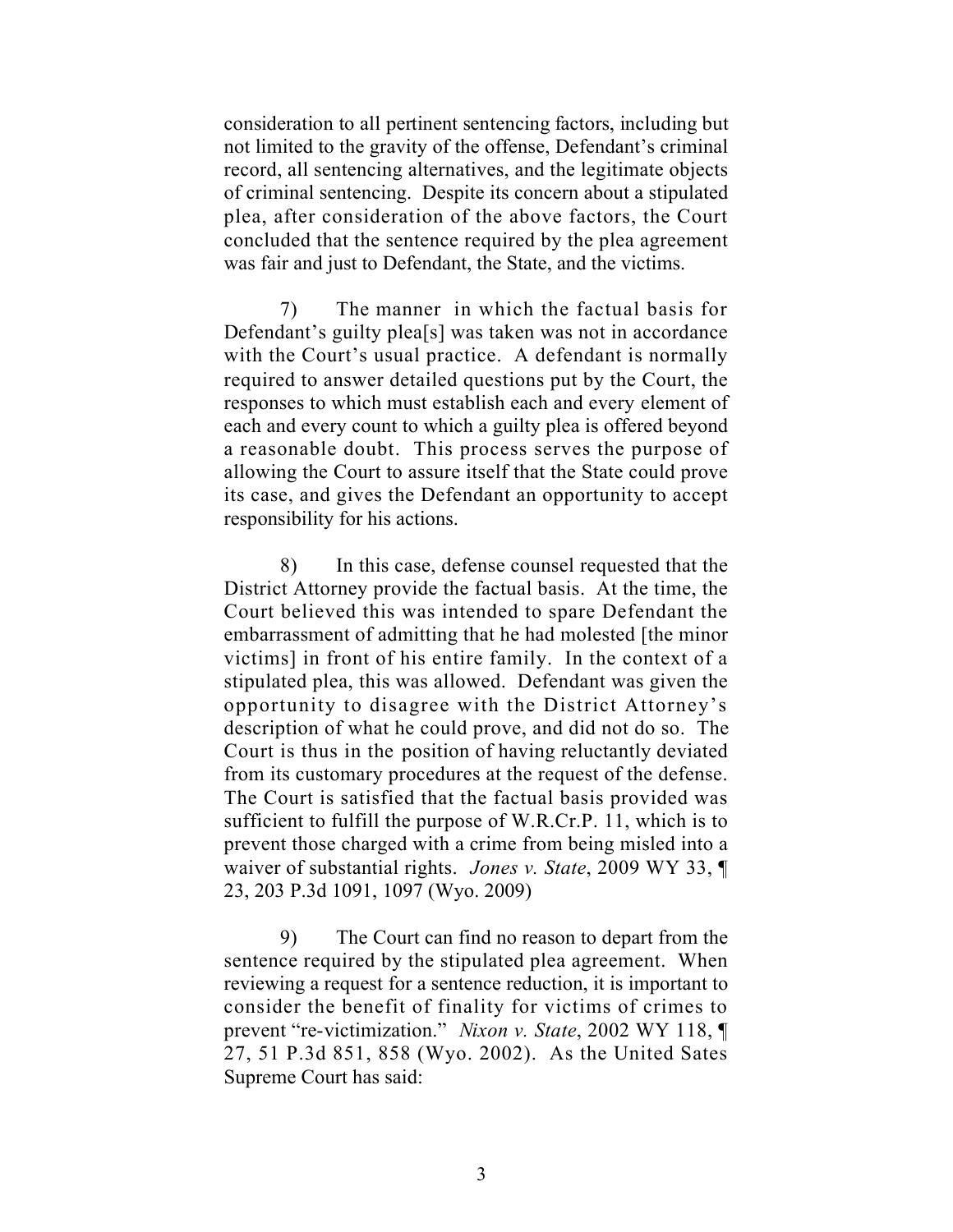It goes without saying that, at some point, judicial proceedings must draw to a close and the matter deemed conclusively resolved; no society can afford forever to question the correctness of every judgment.

*Id*. (quoting *McCleskey v. Zant*, 499 U.S. 467, 491, 111 S.Ct. 1454, 1468, 113 L.Ed.2d 517 (1991)).

This appeal followed.

## **DISCUSSION**

## *Standard of Review*

[¶8] This Court has repeatedly stated that a trial court enjoys broad discretion in determining whether to reduce a criminal defendant's sentence. *LeGarda-Cornelio v. State*, 2009 WY 136, ¶ 6, 218 P.3d 968, 969 (Wyo. 2009); *Hodgins v. State*, 1 P.3d 1259, 1261 (Wyo. 2000); *McFarlane v. State*, 781 P.2d 931, 932 (Wyo. 1989). On review, we afford considerable deference to the trial court's determination, and we will not disturb that determination absent demonstration of a clear abuse of that discretion. *Hodgins*, 1 P.3d at 1261; *see also Mower v. State*, 750 P.2d 679, 680 (Wyo. 1988); *Fortin v. State*, 622 P.2d 418, 420 (Wyo. 1981). "Judicial discretion is a composite of many things, among which are conclusions drawn from objective criteria; it means a sound judgment exercised with regard to what is right under the circumstances and without doing so arbitrarily or capriciously." *Vaughn v. State,* 962 P.2d 149, 151 (Wyo.1998).

# *Analysis*

[¶9] Bonney argues the district court improperly denied his W.R.Cr.P. 35(b) motion for a sentence reduction. Bonney's argument is two-fold. He first argues the district court based its ruling on a mistaken belief that it was foreclosed by the stipulated plea agreement from reducing his sentence. He also argues the district court failed to consider the information he submitted in support of the motion before denying his request for a sentence reduction.<sup>4</sup> We find no merit in Bonney's arguments.

[¶10] The district court's order clearly indicates that it considered the contents of Bonney's motion, in conjunction with the court file. It is also abundantly clear the district court declined to reduce Bonney's sentence after giving due consideration to that motion in light of the facts of the case, not because the court believed it was precluded

 $\overline{a}$ 

<sup>&</sup>lt;sup>4</sup> Interwoven in Bonney's arguments is a contention that the district court was required to specifically articulate in the order its findings regarding the information presented on the motion and its reasons for discounting that information. Bonney has not cited any authority, nor have we found any, imposing such a requirement on the district court.